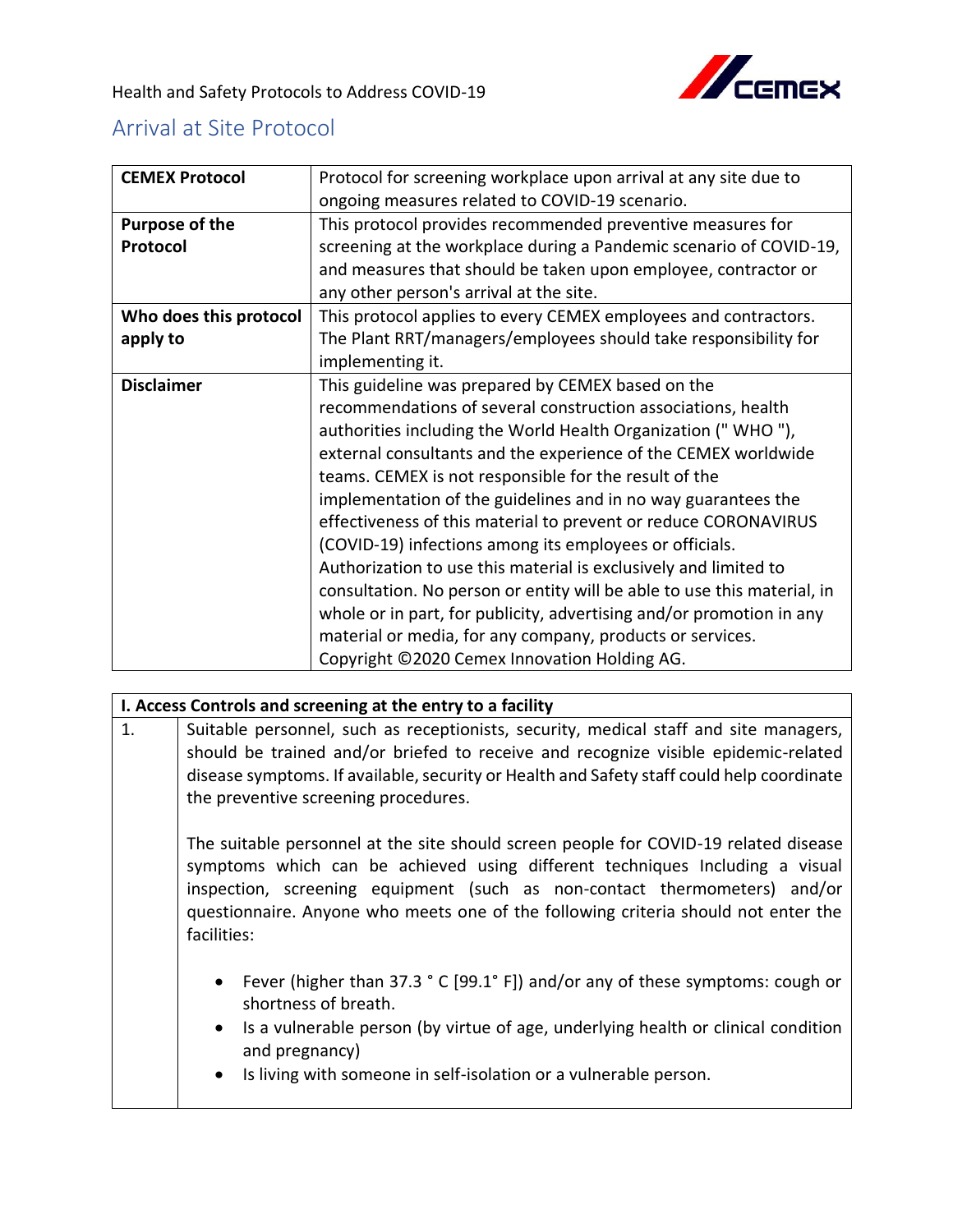

## **I. Access Controls and screening at the entry to a facility**

If any individual at the reception area or anywhere in the workplace has fever or respiratory symptoms or any two other symptoms on the previous checklist, then s/he should be instructed to wear a facemask immediately and direct him or her to the isolation room. In the case of vendors or visitors, they could be asked to return when they are healthy.

Actively encourage sick employees to stay home and establish self-isolation if the symptoms previously described are present. Employees should notify their supervisor and report their condition frequently. Employees must keep on-site medical services informed, and with their authorization, they may return to work when they are free of fever (below 37.3 ° C [99.1° F] using an oral thermometer), and any other symptoms for at least 72 hours, without the use of fever-reducing or other symptom-altering medicines (e.g. cough suppressants).

If possible and legally allowed, measure body temperature with a non-contact thermometer to all personnel and visitors. If body temperature is greater than 37.3 ° C [99.1° F] the person will not be allowed to enter the facility and will be requested to seek medical attention as established by local health authorities.

If confirmed as COVID-19 positive; such individuals are required to follow the recommendations of the local health authorities and may not return to work until given approval by the proper authority and/or on-site medical/HR personnel.

| II. Employee, contractors and visitors screening |                                                                                           |  |
|--------------------------------------------------|-------------------------------------------------------------------------------------------|--|
| 1.                                               | Identify suppliers, prices, stocks, delivery lead times and/or stock on face masks,       |  |
|                                                  | disposable gloves, liquid soap, disposable towels, and tissues. Assure adequate levels    |  |
|                                                  | of inventory.                                                                             |  |
|                                                  | Provide tissues and no-touch disposal receptacles, along with no-touch hand sanitizer     |  |
|                                                  | units to be used by employees, at the entrance and other several high traffic areas in    |  |
|                                                  | the facility; if possible, include it in conference/meeting rooms.                        |  |
|                                                  | Prepare and/or publish local communication campaign materials (e-mails, printed           |  |
|                                                  | materials).                                                                               |  |
|                                                  | Notify all personnel by posting notices/posters at all entry points and other areas       |  |
|                                                  | where it is likely to be seen, advising employees and visitors, not to enter if they have |  |
|                                                  | pandemic-related disease symptoms and encouraging staying home when sick. Also,           |  |
|                                                  | cough and sneeze etiquette, and hand hygiene.                                             |  |
|                                                  | Stockpile and/or distribute adequate masks for personnel, visitors, vendors and           |  |
|                                                  | reception, security and HR personnel in contact with the public.                          |  |
|                                                  | Draw up a list of critical vendors that will need to continue contact with local offices  |  |
|                                                  | during outbreak periods such as mail, package delivery, security, housekeeping, repair    |  |
|                                                  | people.                                                                                   |  |
|                                                  | Limit visitors to the minimum necessary.                                                  |  |